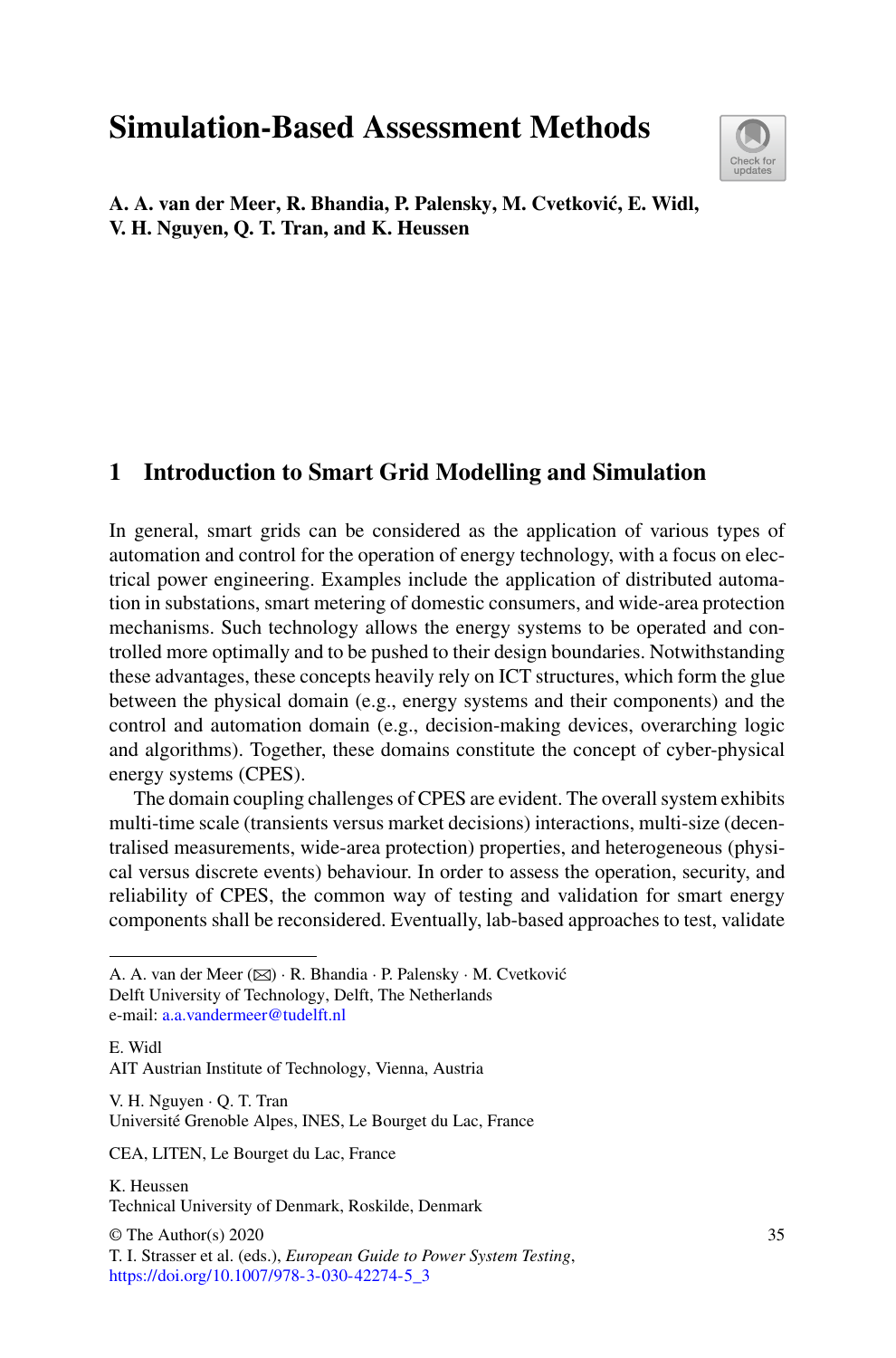

<span id="page-1-0"></span>**Fig. 1** Overview of simulation based assessment of CPES. Domain-specific approaches (i.e., **a** and **b**), and multi-domain simulations (i.e., **c** and **d**)

and roll-out new concepts must be able to capture the cross-domain interactions the system or component under test will be subject to.

One of the steps that need to be taken to achieve this is analysis, modelling, and simulation of cross-domain interactions. Figure [1a](#page-1-0) and b show for example of how domain-specific models (e.g., physical and ICT) are usually simulated by dedicated tools with specialised solvers. Cross domain interactions can be included by attempting to model the entire system under test in a general-purpose simulation tool like Simulink or OpenModelica (i.e., Fig. [1\)](#page-1-0). This approach has the advantage of maintaining the entire model into one simulation tool. A common downside it that such models commonly scale badly in size and phenomena addressed. Another method is to include the model of the 'alien' domain (say model B of Fig. [1](#page-1-0) d)) into a specialised tool and subsequently make this model compatible with the applied solver. This is usually done when it is assumed justifiable to simplify parts of the overall model to make it suitable for a single-domain tool.

Figure [1](#page-1-0) often lead to a suboptimal trade-off between simulation efficiency (speed) and accuracy of the phenomena of interest. This chapter will focus on the simulation aspects of this challenge and more specifically on one particular method to deal with this: coupled simulations, also referred to as co-simulations [\[7\]](#page-15-0). As an assessment approach, co-simulation offers key advantages for the simulation of cyber-physical systems-of-systems: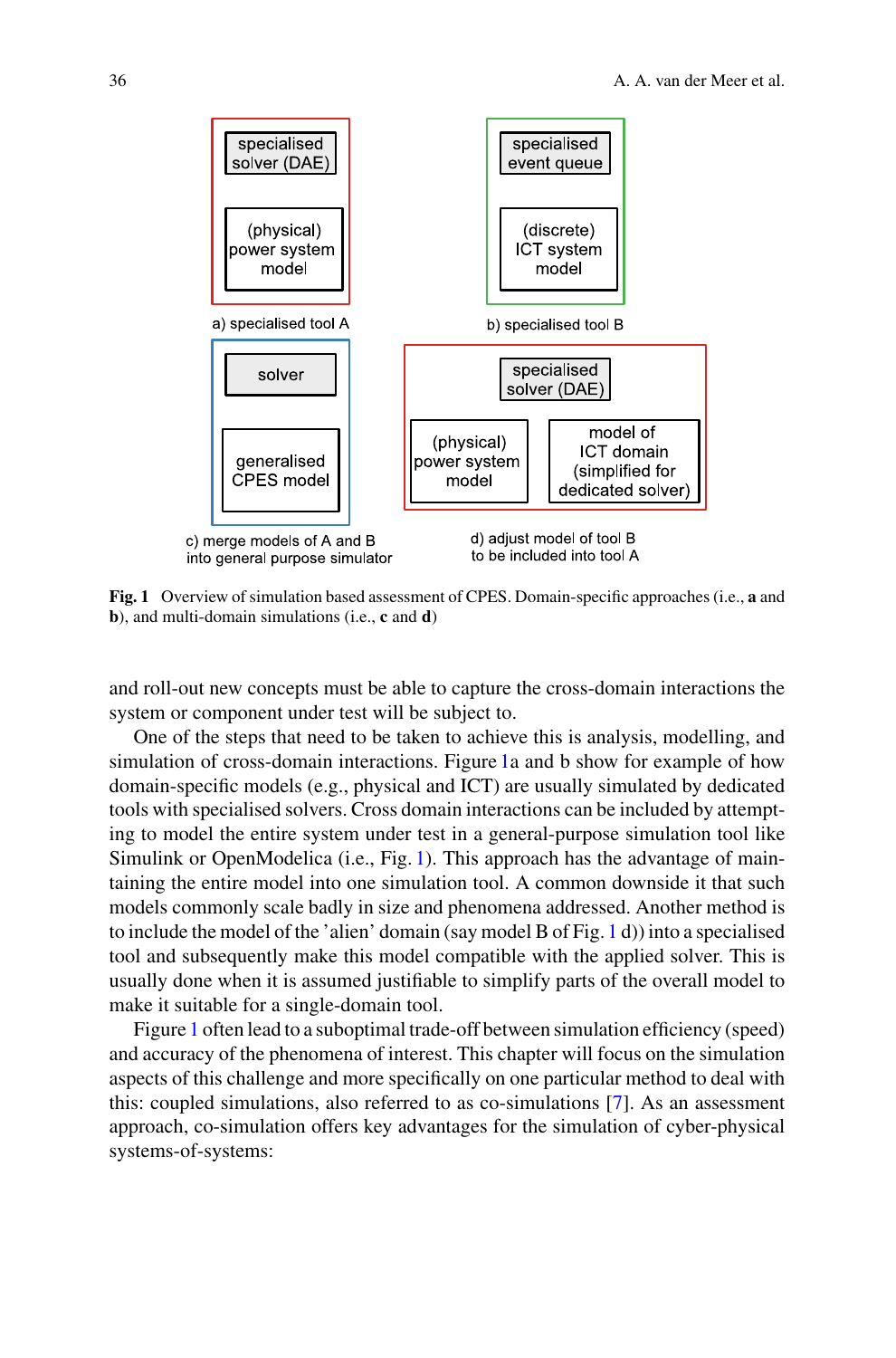

<span id="page-2-0"></span>**Fig. 2** Variants of coupled simulations

- 1. *Modularity*—Co-simulation allows to represent (parts of) sub-systems with the most appropriate tool available. This encourages a modular representation of the system under test, with clean semantic and functional model boundaries along the real-world domain borders.
- 2. *Hierarchical composition* as a feature of system-of-systems architectures, is supported in co-simulation by the modular approach, where a hierarchical modelling strategy allows to switch out abstracted functional representations with explicit models of system layers (e.g., abstracted ICT layer: point-to-point information exchange, detailed: explicit transport layer model).

In the following, the basic concepts of co-simulations will be explained. Then the available standardized approaches to set up a co-simulation, such as the highlevel architecture and the functional mock-up interface will be introduced. Finally, a survey of scaling aspects in terms of co-simulation of CPES follows and an example implementation is discussed, which concerns coupling a power system simulation to a general-purpose simulation.

### **2 Co-simulation Based Assessment**

### *2.1 Introduction to Co-simulation, Goals, and Challenges*

The term co-simulation is typically used, when two or more models are used in one simulation. (Real) Co-simulation happens, when these two or more separate models are executed concurrently and if their variables or states depend on each other (i.e., option c in Fig. [2\)](#page-2-0). These simulators have to synchronize with each other periodically. Sometimes embedding a model into another one and executing them with just one simulator (i.e. numerical solver) is called co-simulation with model exchange. If one simulation component is just uni-directionally using data (e.g., time series) from another simulation we speak of sequential simulation.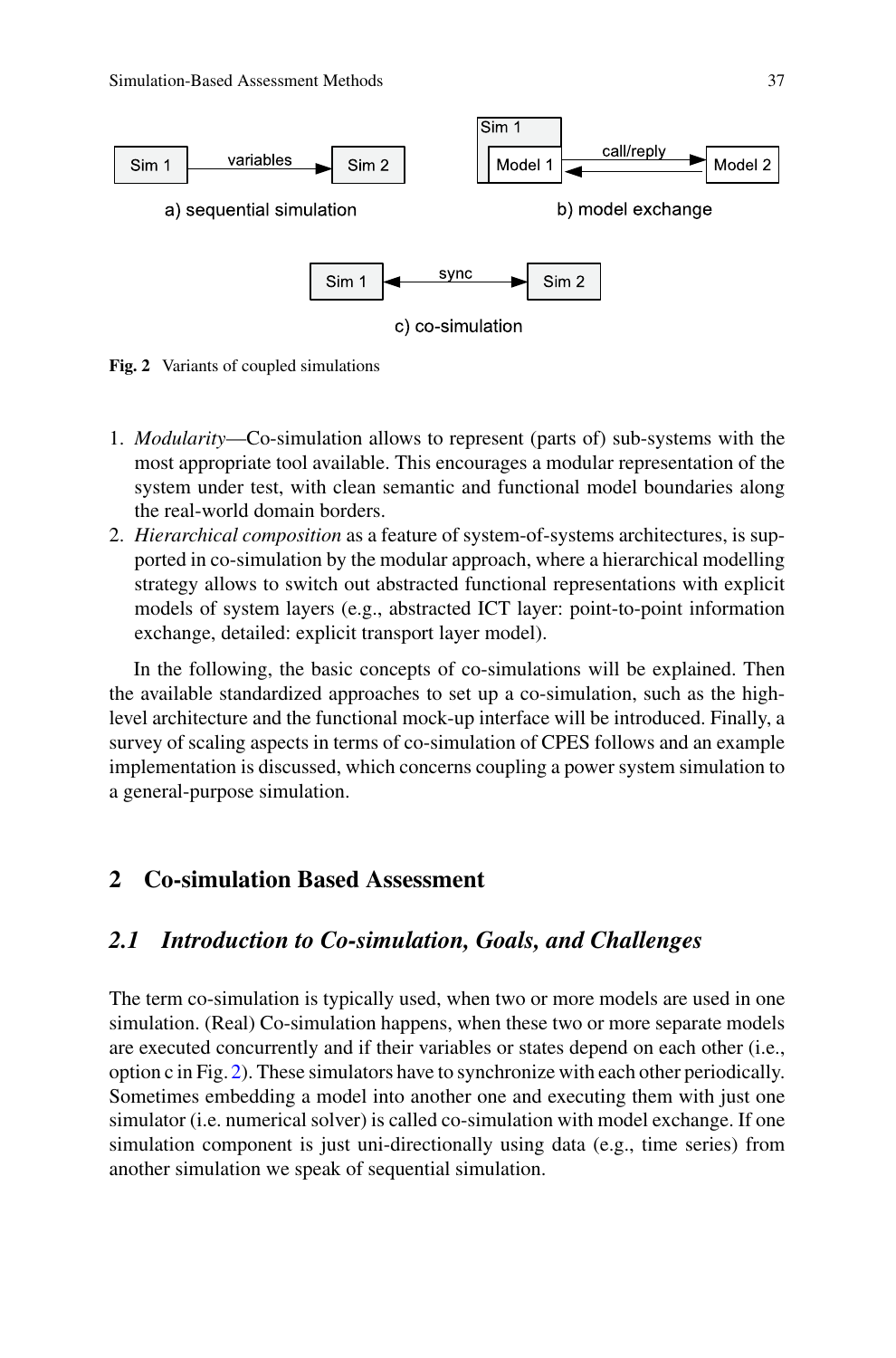<span id="page-3-0"></span>

Figure [3](#page-3-0) shows the time sequence and data flow of two simulators that are coupled via a master algorithm. The master must have some possibility to start and stop the simulators, ideally in an on-the-fly fashion that does not require re-initialization of the states. The choice of synchronization steps is usually up to the co-simulation engineer. If both simulators have fixed time steps, and if these time steps are multiples of each other, the synchronization becomes easy. If, however, the time steps are totally independent of each other the master might have to interpolate variables that are exchanged between two-time steps. This situation in shown in Fig. [3](#page-3-0) and might require the master to roll-back simulators from time to time if possible and required.

The reasons why co-simulation is often used are usually pragmatic and solution oriented:

- Existing legacy models can be used with new models. Often it is not feasible to re-implement existing models in the simulator of choice with the given resources (such as shown in Fig. [2b](#page-2-0)).
- Specialized simulators can be used for parts of a multi-disciplinary problem. By that, models of one sub-model (e.g., discrete events) do not have to be badly "imitated" in the simulator of another sub-problem (e.g., continuous dynamics). The specialized simulators usually have a better (and maybe even validated) model library and a tailored work-flow and user-interface for their particular domain.
- The simulation study can have multiple foci. Unlike in the case of a standard (monolithic) simulation, there is no need to simplify sub-problems. Each subproblem (may it be mechanical, thermal, electric, economic, etc.) can be modelled in all detail since it runs (and can even be tested) in its own specialized environment.

These advantages have to be contrasted with a number of disadvantages, too:

- Models in different modelling environments need to be maintained. This involves multiple modelling languages, simulation project files, and software licenses. This also means that the staff, doing the simulation, needs to be educated in all these tools—plus the co-simulation environment! A high level of versioning and documentation discipline is required to achieve a sustainable way of working with that.
- Experience shows, that co-simulation is slow. Although its perfect suitability for parallel computation would suggest speed gains, it is the synchronization of simulations (that were often not designed to be synchronized) that slows things down. Some legacy simulators process licensing information when they are stopped and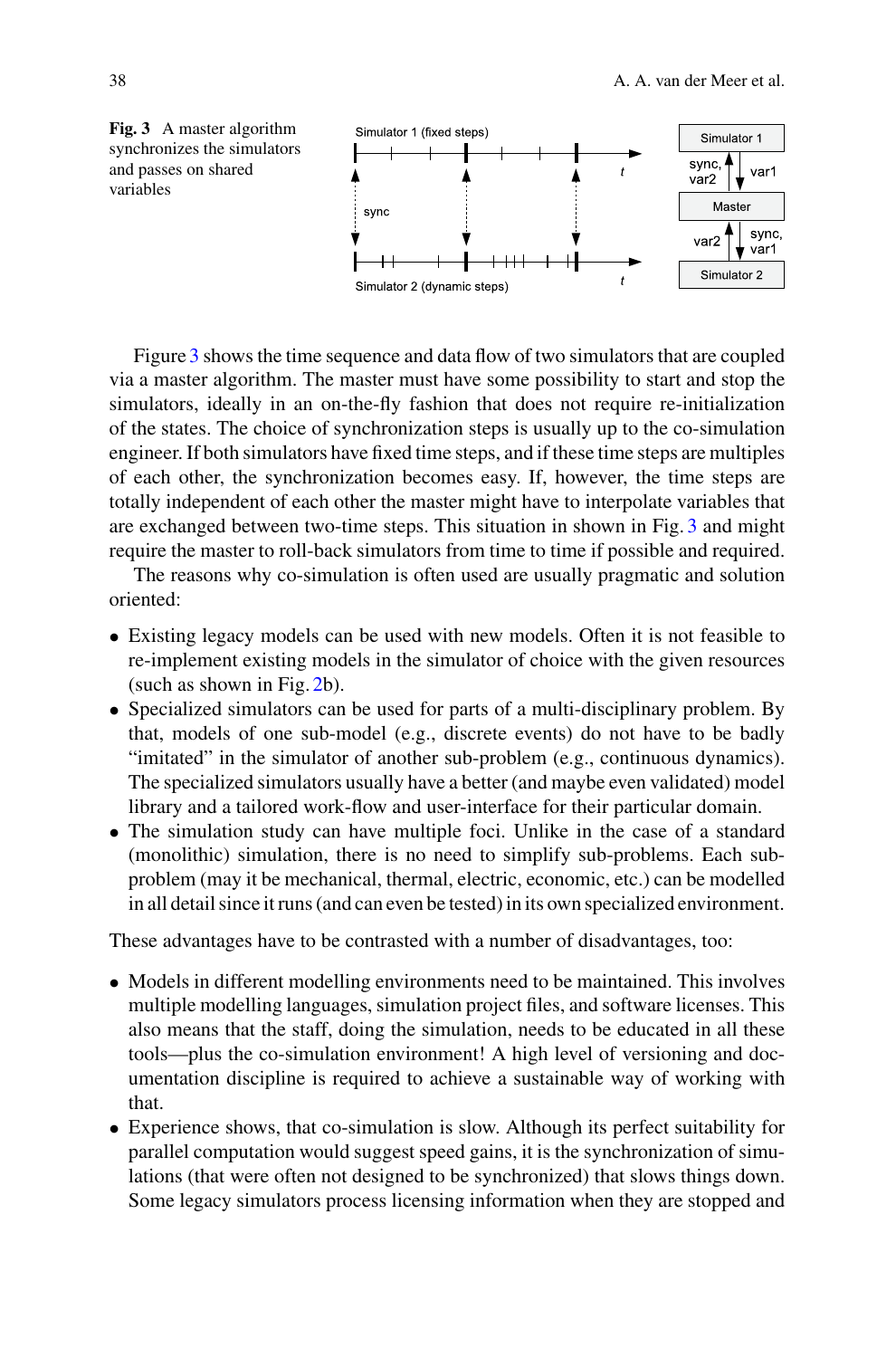restarted or require a fresh initialization, which of course grinds down performance if frequent synchronization is needed.

• Error propagation and estimation of co-simulation is poorly understood. The choice of simulation step sizes or synchronization points is therefore not trivial and is still subject of technical developments.

Interfacing with the master can be done via various APIs (application program interfaces), one that received broad industry support is called FMI: the Functional Mockup Interface. It is an open standard, based on a C-interface that offers the specification of required functions such as start, stop, step, synchronization, variable exchange, etc.

The master algorithm itself is in its core often very simple but associated functionality (such as scenario handling, data logging, distributed computing, etc.) can be quite complex. Again, there are a few popular master platforms, two of them being HLA (the high-level architecture) and mosaik.

Once the master and the simulators are set up, the work flow is very much as a standard simulation-based analysis: Scenarios are generated (e.g., parameter sweeps, etc.), and an optimizer or engineer runs these scenarios in a number of simulations until the expected result is found.

## *2.2 Current Co-simulation Standards and Their Functionality*

The High Level Architecture (HLA) was originally developed under the umbrella of the Department of Defense of the USA in order to serve its high demands for a versatile simulation environment. The development was initiated in the early nineties, and the current HLA version is standardized under HLA 1516–2010 (known also as HLA Evolved) [\[1\]](#page-14-0). This standard does not focus on the implementation of the cosimulation master, but instead, establishes the list of services that must be provided by the master (in HLA terms called Run-Time Infrastructure (RTI)). Some of the greatest advantages of HLA are its versatility and configurability, while at the same time, these features amount to a steep learning curve for the co-simulation engineer.

The Functional Mockup Interface (FMI) was created to ease model exchange between vendors of various components assembling larger physical systems (one such example is automotive industry). Therefore, its primary focus is on model encapsulation (within so-called Functional Mockup Unit (FMU)) and its current standard, FMI 2.0, provides a comprehensive interface for model engagement (such as model evaluation, Jacobian retrieval, etc.) [\[4\]](#page-14-1). As the second step in its evolution, FMI was enhanced with a co-simulation interface (such as starting, stopping, stepping of the models). The current standard anticipates packaging of FMUs with and without internal solvers. If packaged with internal solvers, the FMUs can be directly included in co-simulation. Otherwise an external solver must be engaged to step the model within FMU.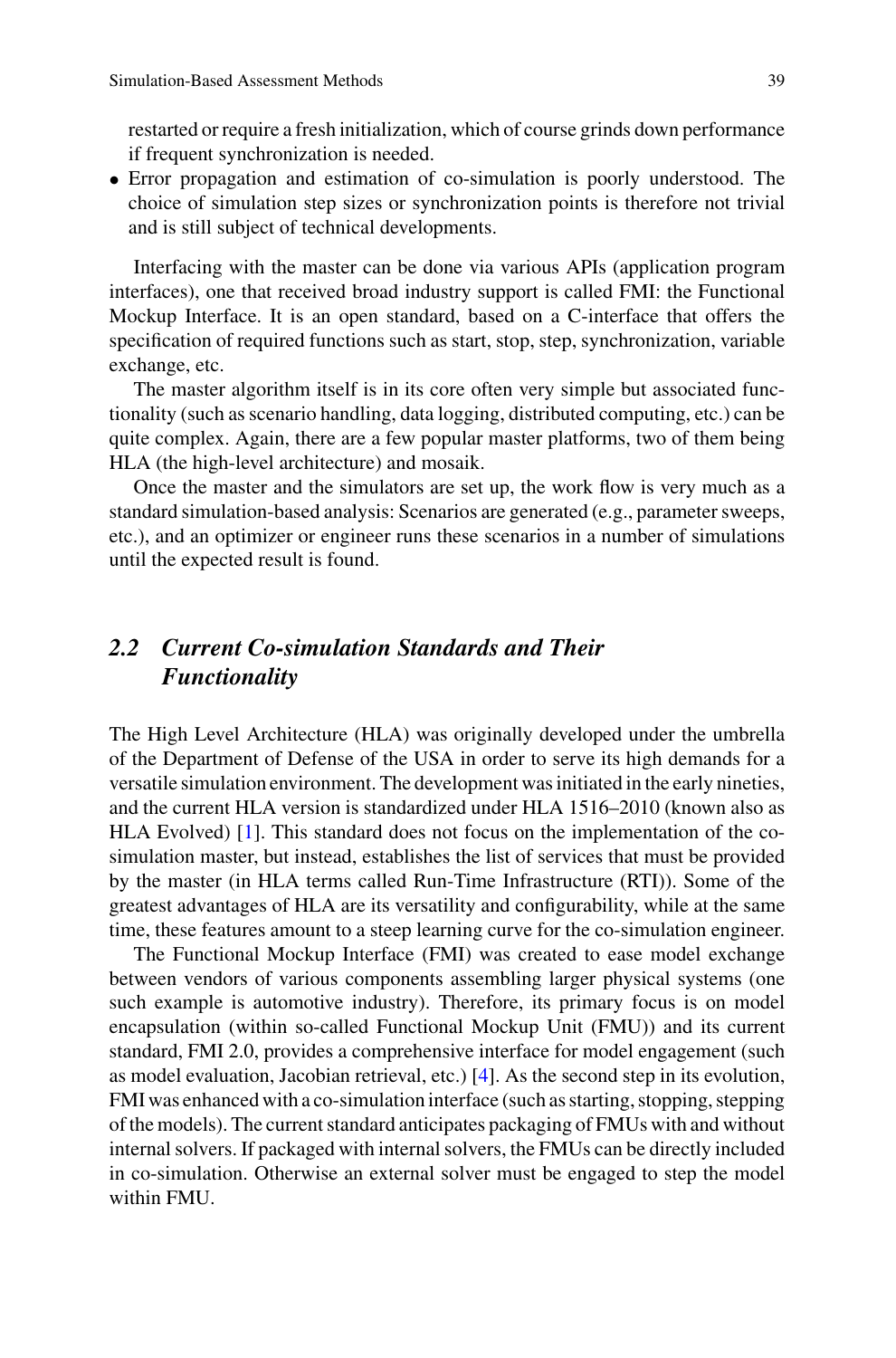FMI and HLA are complementary in nature, since FMI focuses on the engagement of models, while HLA focuses on the master services [\[5\]](#page-15-1). Today, many engineering simulation tools allow to export the models as FMUs, which improves the breadth of co-simulation scope.

Finally, mosaik was created with a particular intention to serve as a smart grid co-simulation framework, and as such, it is largely in tune with energy system applications [\[8\]](#page-15-2). In contrast to the previously mentioned standards, mosaik is a direct implementation of a master algorithm, and not a standard per se. It is written in Python, based on a discrete event scheduler and is capable of FMU integration. Besides FMU integration, it also provides interfaces for several common tools in the energy system realm (such as DigSilent PowerFactory, PandaPower, etc.). Since its primary user group are energy engineers, the elaborate co-simulation settings are greatly simplified, which represents mosaik's greatest advantage. A comparison of mosaik and HLA for a co-simulation of a power system control action is performed in [\[9](#page-15-3)].

## **3 Co-simulation Framework for Smart-Grid Assessment**

## *3.1 Co-simulation Interfaces Based on FMI*

In order to accurately simulate Smart Grids, the interaction between the domains of *electrical power systems*, *communication* and *automation and control* is of crucial importance. As a proof-of-concept, co-simulation interfaces based on the FMI standard have been developed for selected state-of-the-art tools, examples of which are described in the following.

#### <span id="page-5-2"></span>**3.1.1 Power System Simulation with PowerFactory**

*DIgSILENT PowerFactory*[1](#page-5-0) is a commercial tool for power system design and analyses. PowerFactory does not officially provide an FMI-compliant co-simulation interface. However, it provides an API that enables basic interactions with simulation models at run-time like setting/retrieving variables and calculating power flows.

Furthermore, PowerFactory provides the possibility to issue so-called *events* during time-domain simulations (more specifically, *RMS simulations* in PowerFactory) that can change the system state at a specified point in simulation time. This mechanism has been utilized to enable a dynamic interaction with simulation models at run-time. It is suited for co-simulation and has been integrated into a stand-alone FMU exporter tool.<sup>[2](#page-5-1)</sup>

<span id="page-5-0"></span><sup>1</sup>DIgSILENT PowerFactory, [http://www.digsilent.com,](http://www.digsilent.com) accessed April 17, 2020.

<span id="page-5-1"></span><sup>2</sup>The FMI++ PowerFactory FMU Export Utility, [http://powerfactory-fmu.sourceforge.net,](http://powerfactory-fmu.sourceforge.net) accessed April 17, 2020.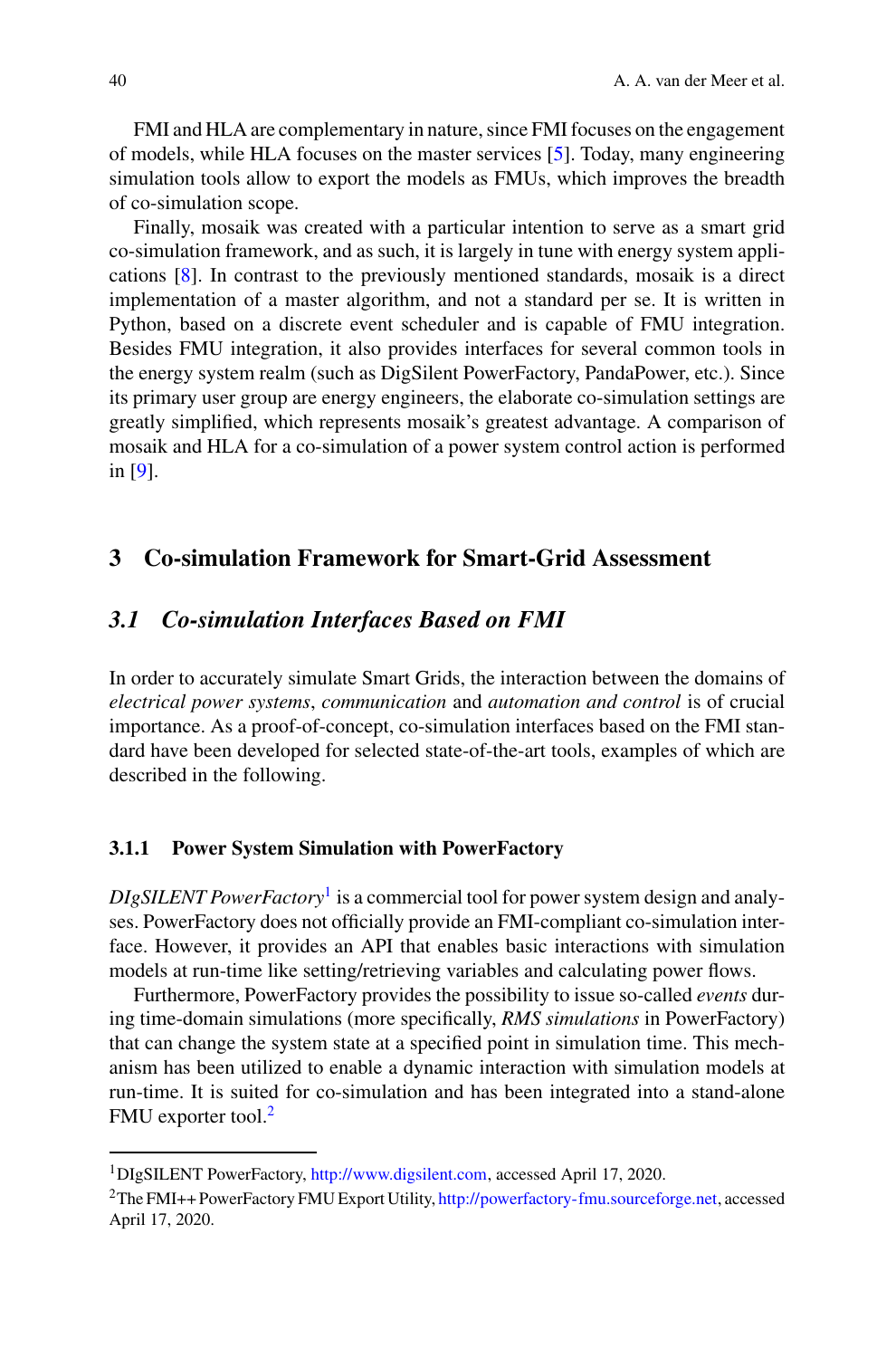### **3.1.2 Communication Network Simulation with Ns-3**

In recent years, *ns-3* has become very popular in the network simulation community. ns-3 is a highly flexible simulation package, which allows programmers to add new attributes without modifying the core of the source code, or having to deal with a specific, restricted and complex API. The default version of ns-3 comes with an extensive library of models, which can be used to describe the components and other aspects of communication networks (e.g., devices, channels, interfaces, protocols).

A dedicated ns-3 package called *fmi-export* has been developed, which provides all functionality needed for creating an FMU for C—Simulation from a user-defined ns-3 application (typically referred to as*script*). An FMU created with the help of this package implements a tool coupling mechanism that allows to control the execution of the ns-3 simulator and to establish a connection for data exchange during run-time.

#### **3.1.3 Control Simulation with MATLAB**

Despite the popularity and widespread use of the numerical computing environment *MATLAB*, there is so far only comparably little support within the context of FMI. For instance, the *Modelon FMI Toolbox*[3](#page-6-0) and the *FMI Kit for Simulink*[4](#page-6-1) offer the export of Simulink models as FMUs for Model Exchange, but so far there is no tool available that allows to provide MATLAB's full functionality via an FMI-compliant co-simulation interface.

Therefore, the *FMI++ MATLAB Toolbox*<sup>[5](#page-6-2)</sup> has been implemented that provides two components: a *front-end component* to be used by the co-simulation master and a *back-end component* to be used by MATLAB. The corresponding interfaces are tailored to suit the requirements of the FMI specification and they implement the necessary functionality required for a master-slave concept, i.e., synchronization mechanisms and exchange of data.

## *3.2 Mosaik for Scenario Development and Simulation Orchestration*

The *mosaik*[6](#page-6-3) framework is an easy-to-deploy software package that facilitates the integration of new simulators as well as the creation of co-simulation experiments. This is achieved via a lightweight software core based purely on Python, a special

<span id="page-6-0"></span><sup>3</sup>FMI Toolbox for MATLAB/Simulink, [https://www.modelon.com/products-services/modelon](https://www.modelon.com/products-services/modelon-deployment-suite/fmi-toolbox)[deployment-suite/fmi-toolbox,](https://www.modelon.com/products-services/modelon-deployment-suite/fmi-toolbox) accessed April 17, 2020.

<span id="page-6-1"></span><sup>4</sup>FMI Kit, [https://www.3ds.com/products-services/catia/products/dymola/fmi/,](https://www.3ds.com/products-services/catia/products/dymola/fmi/) accessed April 17, 2020.

<span id="page-6-2"></span><sup>5</sup>The FMI++ MATLAB Toolbox, [http://matlab-fmu.sourceforge.net,](http://matlab-fmu.sourceforge.net) accessed April 17, 2020.

<span id="page-6-3"></span><sup>6</sup>The mosaik Smart Grid co-simulation framework, [http://mosaik.offis.de/,](http://mosaik.offis.de/) accessed April 17, 2020.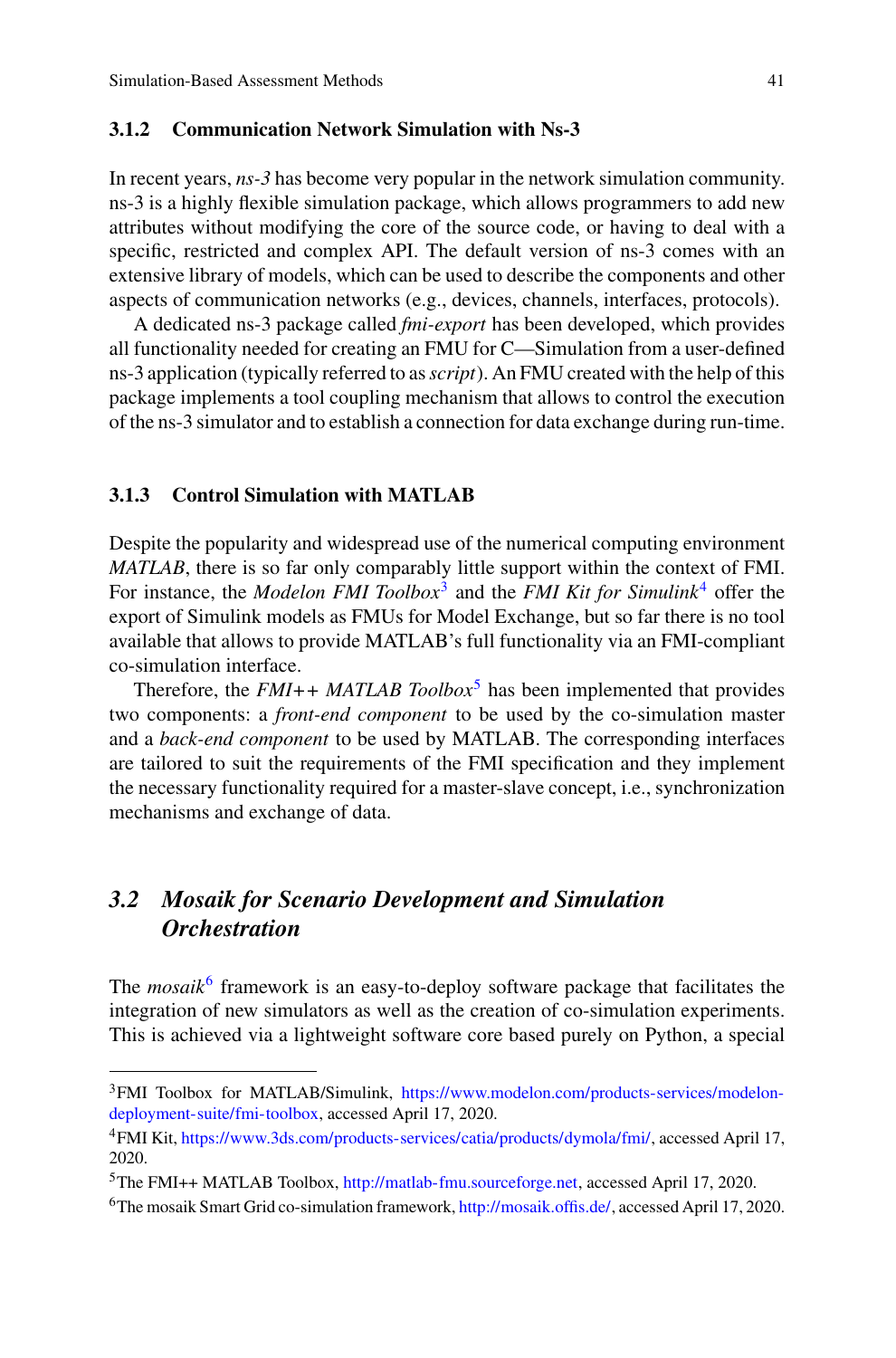Component-API for simulator integration, and a Scenario-API for flexible simulator coupling. The mosaik framework is still under active development and new features are being introduced based on activities within the smart grid testing and validation community.

#### **3.2.1 FMI Support**

As an example, the *FMI++ Python Interface*<sup>[7](#page-7-0)</sup> and the mosaik framework have been successfully combined for the co-simulation of FMUs. Several examples of importing FMUs have been implemented using the FMI++ Python Interface to interact with the FMU and mosaik's high-level component API to integrate it into the co-simulation. For this, especially the functionality for conveniently handling FMUs was extensively used, such as extracting the FMU, parsing its model description or the ability to refer to input/output variables by name (rather than the numerical value reference associated to each variable).

### **3.2.2 Handling of Cyclic Dependencies**

The term *cyclic dependencies* refers to a co-simulation setup in which two (or more) simulators require data from each other to advance their state in time (i.e., Fig. [2c](#page-2-0)). These data dependencies may lead to deadlocks with all simulators waiting for data from each other, halting the whole simulation process. Therefore, proper handling of these cyclic dependencies is one of the most crucial tasks in co-simulation. This is especially true in the case of Smart Grid applications, which typically involve feedback loops and a strong physical coupling between the individual components and subsystems.

The co-simulation framework mosaik has been developed with a strong focus on flexibility in terms of configuring the connected simulators. Accordingly, the scheduling algorithm of mosaik is designed in a way to allow integration of any number of simulators. Furthermore, all integrated simulators may display different step sizes and even vary their step size over time. In order to guarantee the absence of deadlocks for any given setup, the handling of cyclic dependencies in mosaik has so far had some limiting characteristics. In particular, using mosaik's intuitive connection capabilities to establish cyclic data exchange between two or more simulators has been prohibited. Instead, users had to extend the simulator interfaces to realize cyclic data exchange, which obviously decreases the usability of mosaik for researchers with limited programming experience. Furthermore, the described solution in mosaik only supports serial data exchange schemes.

Recently, the capabilities of mosaik have been extended to allow for higher usability in the handling of cyclic dependencies. The basic idea of this extension is the separation of data exchange into two stages: Simulators may receive data either

<span id="page-7-0"></span><sup>7</sup>The FMI++ Python Interface, [https://pypi.org/project/fmipp/,](https://pypi.org/project/fmipp/) accessed April 17, 2020.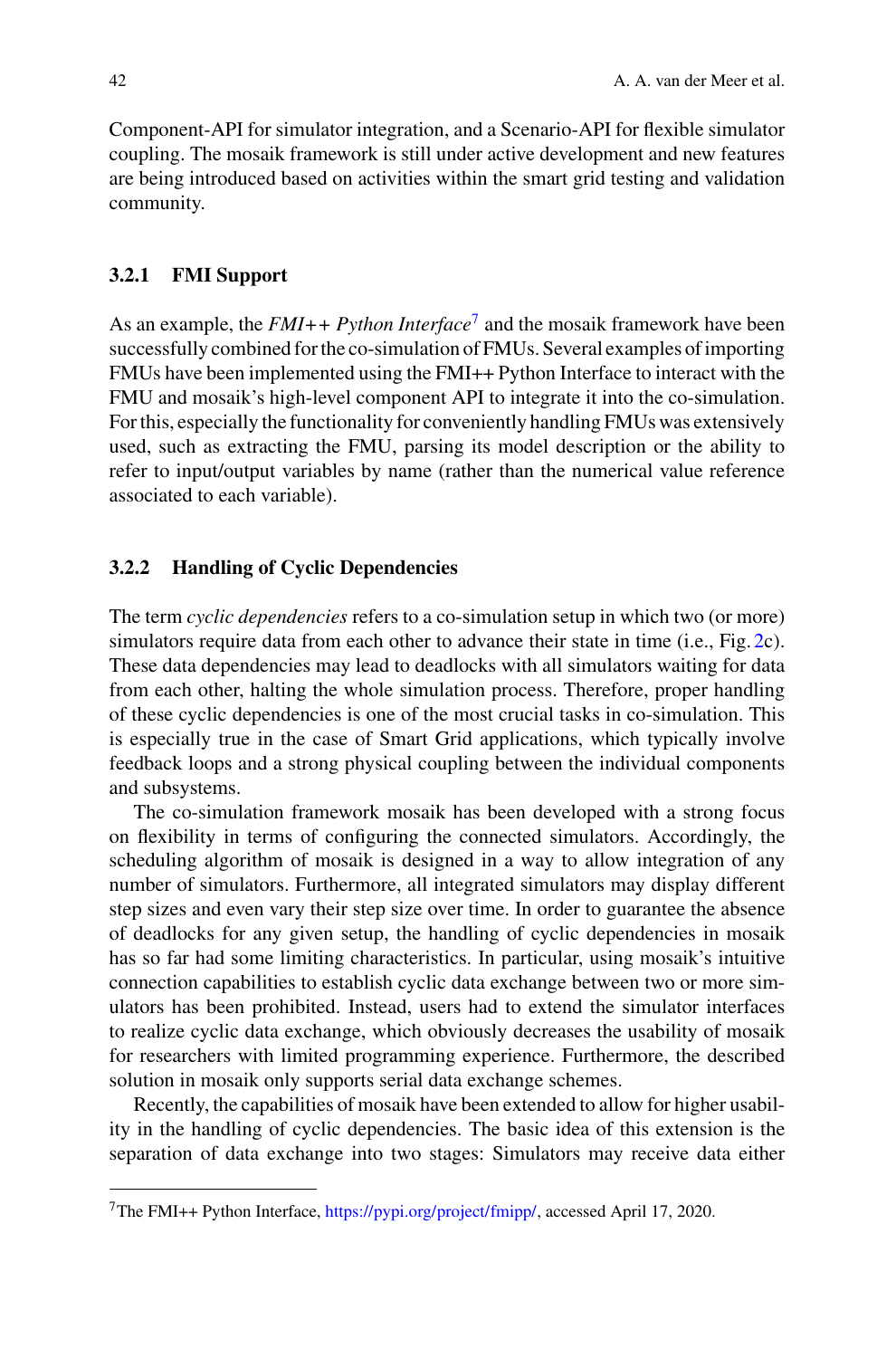

<span id="page-8-0"></span>**Fig. 4** Possible data exchange schemes in mosaik

before they are called to calculate a time step, or after they have calculated so that they store the data for the next time they are called. With this separation, priorities between simulators can be established so that deadlocks are avoided. Figure [4](#page-8-0) illustrates different data exchange options between two simulators A and B. Connections for data exchange before calculations are called standard connections since they are part of the typical functionality of mosaik. The newly added connection type is called time-shifted connection since they provide data to simulators that already have been called for calculation.

Figure [4](#page-8-0) shows that standard connections in mosaik provide data to a simulator for its calculation of the current time step while time-shifted connections provide data for the next time step to be calculated. Furthermore, mosaik provides the option to set default input data for the first calculation of a simulator that is addressed by time-shifted connections. In this way, parallel data exchange schemes may also be realized if initial input data can be assigned to each simulator. Overall, the extension of mosaik improves its usability and provides it with the most common options for handling cyclic dependencies in black box co-simulation for smart grid applications.

## **4 Scaling Considerations**

The purpose of simulation-based smart grid assessment is often the ability to evaluate the (often non-linear) effects of changes in system parameters on large systems that cannot be established through abstracted analytical models or limited physical experiments with few hardware components.

Scaling-up of established simulation components to a large-scale scenario is conceptually simple in co-simulation: due to the modularity and hierarchical build-up of models, system components can be re-used with alternative parameters and scenario APIs allow scripted scenario configuration and handling.

However, there is a number of non-trivial issues that needs to be considered when planning and developing scale-up simulations, arising from either a) the complexity of system interactions represented, or b) the increasing simulation program scale and complexity [\[2](#page-14-2)]. Table [1](#page-9-0) offers a view on several types of *large-scale phenomena* in energy systems, distinguishing whether these emerge from the physical domain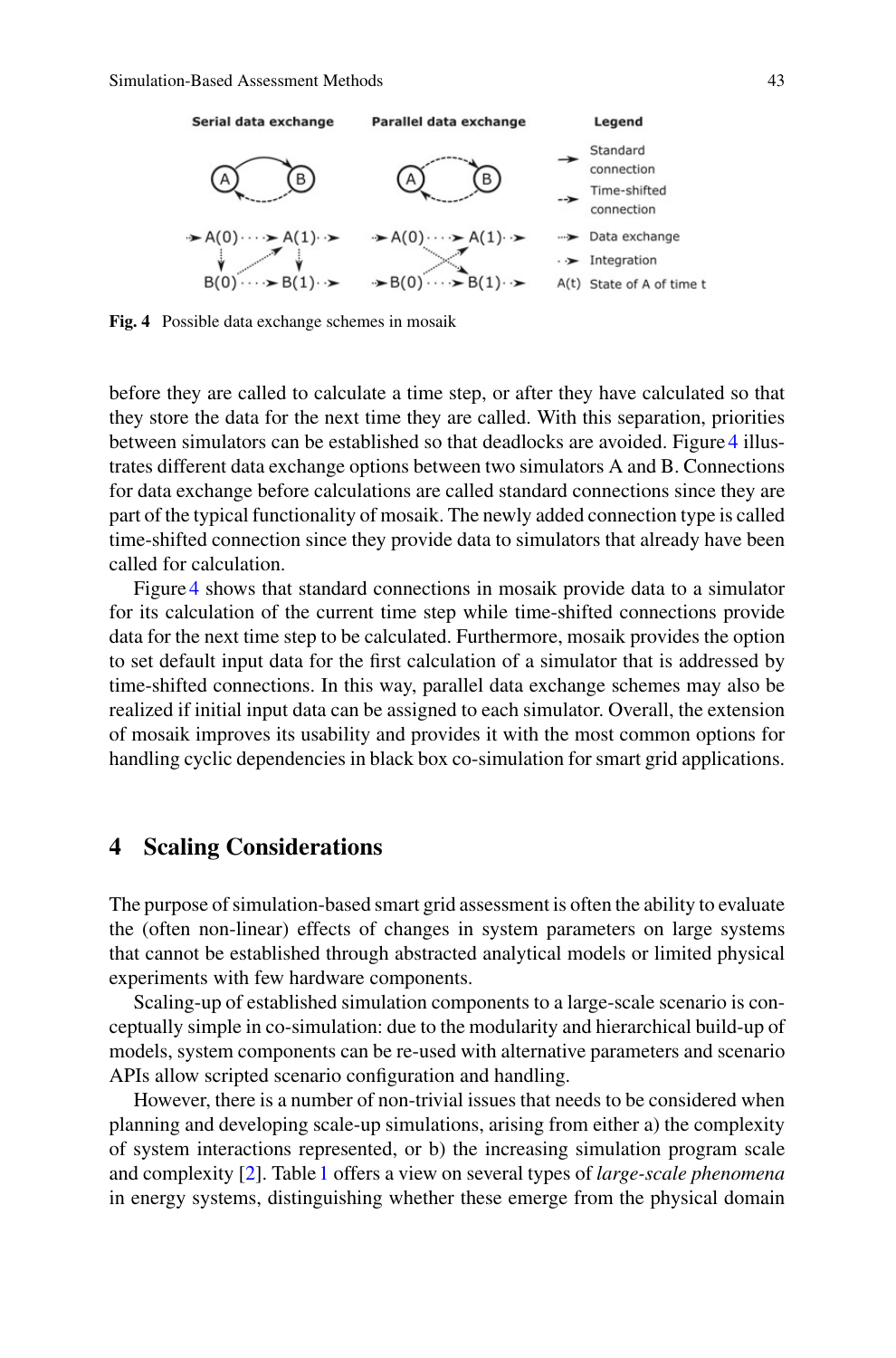| Real world (Investigated)<br>phenomena)                             | Physical (Laboratory)                                                                         | Virtual (Simulation)                                                                     |
|---------------------------------------------------------------------|-----------------------------------------------------------------------------------------------|------------------------------------------------------------------------------------------|
| Scale in number of nodes and<br>components                          | Number of<br>nodes/buses/components                                                           | Number of equations                                                                      |
| Complexity through<br>inter-dependencies across<br>multiple domains | Number of domains (power,<br>heat, ICT etc.)                                                  | Number of simulation tools<br>and instances                                              |
| Complexity through<br>stake-holder interpretations                  | Number of relevant layers<br>(business, information,<br>communication, components<br>$etc.$ ) | Variety of models of<br>computation (time-continuous,<br>event-driven, stochastic, etc.) |
| Socio-geographical size                                             | Geographical size                                                                             |                                                                                          |

<span id="page-9-0"></span>**Table 1** Large scale phenomena considered in the context of smart grids

<span id="page-9-1"></span>

| <b>Table 2</b> LSS phenomena characterization chart |  |
|-----------------------------------------------------|--|
|-----------------------------------------------------|--|

| Dependency on control parameters    | <i>Scale with the system size</i> (linear, logarithmic,<br>exponential, and polynomial)                                     |
|-------------------------------------|-----------------------------------------------------------------------------------------------------------------------------|
|                                     | Appear at certain critical system sizes (i.e.<br>phenomenon appears and remains beyond a<br>certain control parameter value |
|                                     | Appear and disappear at certain operational<br>zone of control parameters or parameter<br>combinations                      |
| Variation of observation parameters | Extreme values (e.g. performance increase or<br>decay; system failure)                                                      |
|                                     | Inadvertent oscillations                                                                                                    |
|                                     | Intermittent performance degradation                                                                                        |

(real-world application) or inaccuracies of the research infrastructure (laboratory or simulation environment).

To distinguish Large Scale System (LSS) phenomena, we characterize them by their effects on system parameters, as presented in Table [2.](#page-9-1) The phenomena are characterized by the observable relation between system input and control parameters factors in design of experiment (DoE) terms—and the resulting variation of observation parameters (observables, performance metrics, DoE: response variables).

In order to consider appropriate assessment methods for the aforementioned categories, two principal scaling approaches can be adopted:

- *Upscaling in terms of system properties (i.e., scale out)*: this method targets phenomena directly related to physically large scale systems. E.g., how does the co-simulation scale with physical system size?
- *Upscaling in terms of simulation and modelling (i.e., scale up):* this method targets large scale implementations in models and simulation for the validation of smart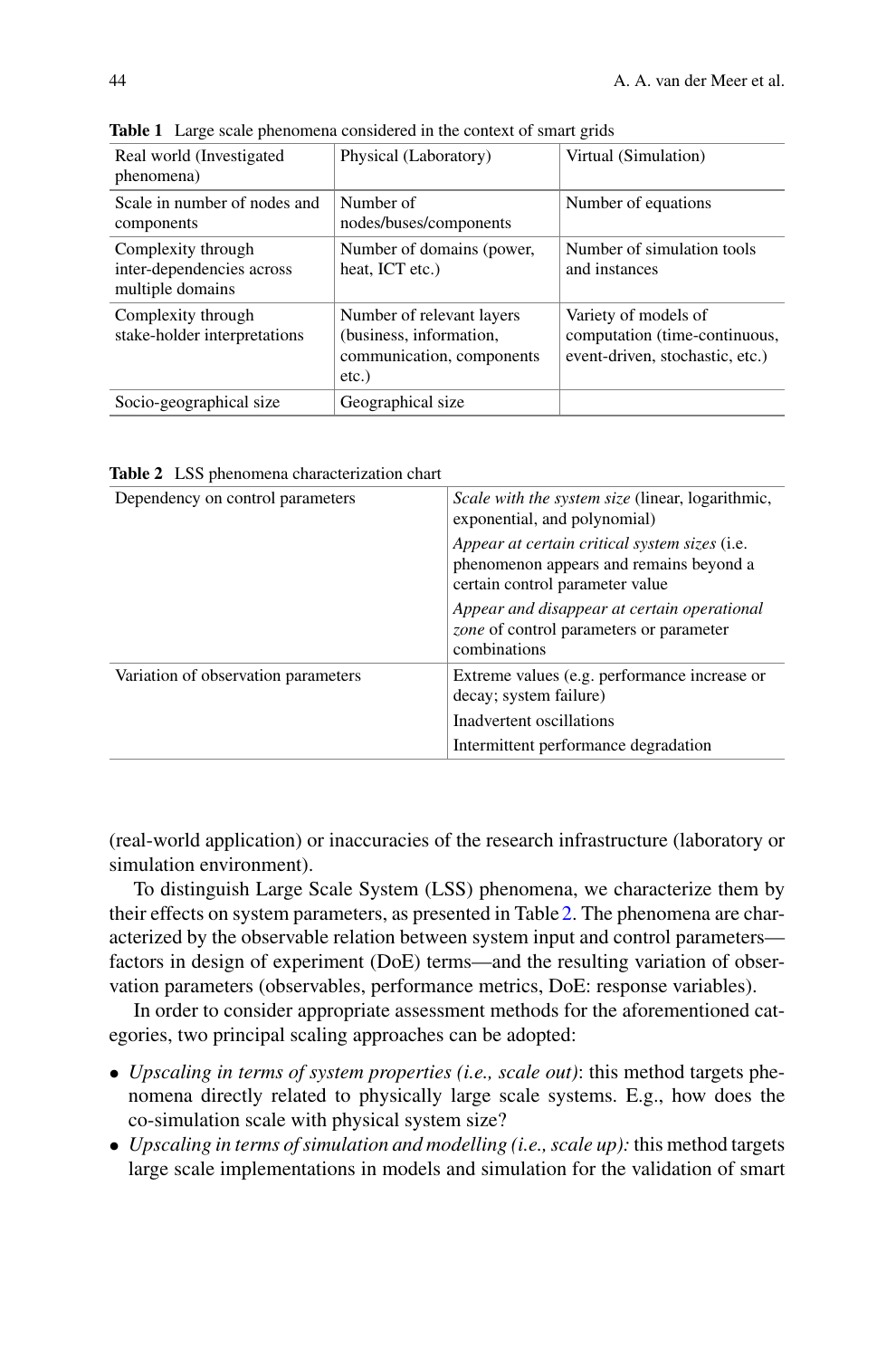grids. E.g., how does the co-simulation scale with the number of models and simulations involved?

The co-simulation example demonstrated in the next section introduces a cosimulation that has been subject to upscaling principles: in terms of properties scale out (rate power, number of wind turbines) and in terms of modelling—scale up (number of FMUs) [\[3](#page-14-3)].

### <span id="page-10-0"></span>**5 Fault Ride-Through of a Wind Park Example**

This section comprises a typical test case in which domains and their co-simulation challenges come together, with a focus is on the evaluation of cyclic dependencies between different models in the context of co-simulation. In the implementation example a standard IEEE 9-bus dynamic test system is modified to contain a Wind Power Plant (WPP), which replaces one of the 3 main generators. A wind park is typically subject to grid connection requirements by the network owner, formulated in grid codes. The Fault ride-through (FRT) capability of WPPs is such a requirement, the assessment of which requires a detailed dynamic simulation of the system, a simulation that encompasses numerous cyclic dependencies between different system components and the general maintenance of synchronism (i.e., transient and frequency stability). As a result, FRT serves as a rigorous test for co-simulation tools and simulation interfaces.

The main models involved in the implementation of the test case include dynamic models of the WPP, converter controller and FRT controller. The standard IEEE-9 bus system was modified to replace the generator at bus 3 by a WPP consisting of full converter interfaced generators. The WPP is connected to the rest of the grid at the point of common coupling (PCC). The PCC is significant since all the important metrics like compliance to appropriate voltage-time profiles during FRT is monitored and evaluated here and forms a legal boundary between the plant assets owner and the grid operator. The controllers developed are embedded in the AC-DC converter controller. A single-line diagram of the experimental setup can be seen in Fig. [5\)](#page-11-0).

The WPP is an aggregated version of a medium to large scale onshore wind power park. The WPP is rated at 85MVA which is cumulative rating of 32 wind turbines, each having a power rating of 2.6 MVA. The wind turbines are assumed to be deployed in an 8X4 array distanced by 700 m each.

The *converter controller* is designed with two proportional-integral controllers and one overarching current limiter. The controller is a *grid following* vector controller, which also models the reference voltage signals to control the voltages on both AC and DC side. The *q*-axis controller regulates the voltage magnitude of the PCC, whereas the *d*-axis controller maintains the active power reference [\[6\]](#page-15-4).

The *FRT controller* acts on the top of the converter controller as a discrete finite state machine. It monitors the voltages on both AC and DC sides to sense fault conditions and shifts from normal control mode to FRT control, post-FRT mode,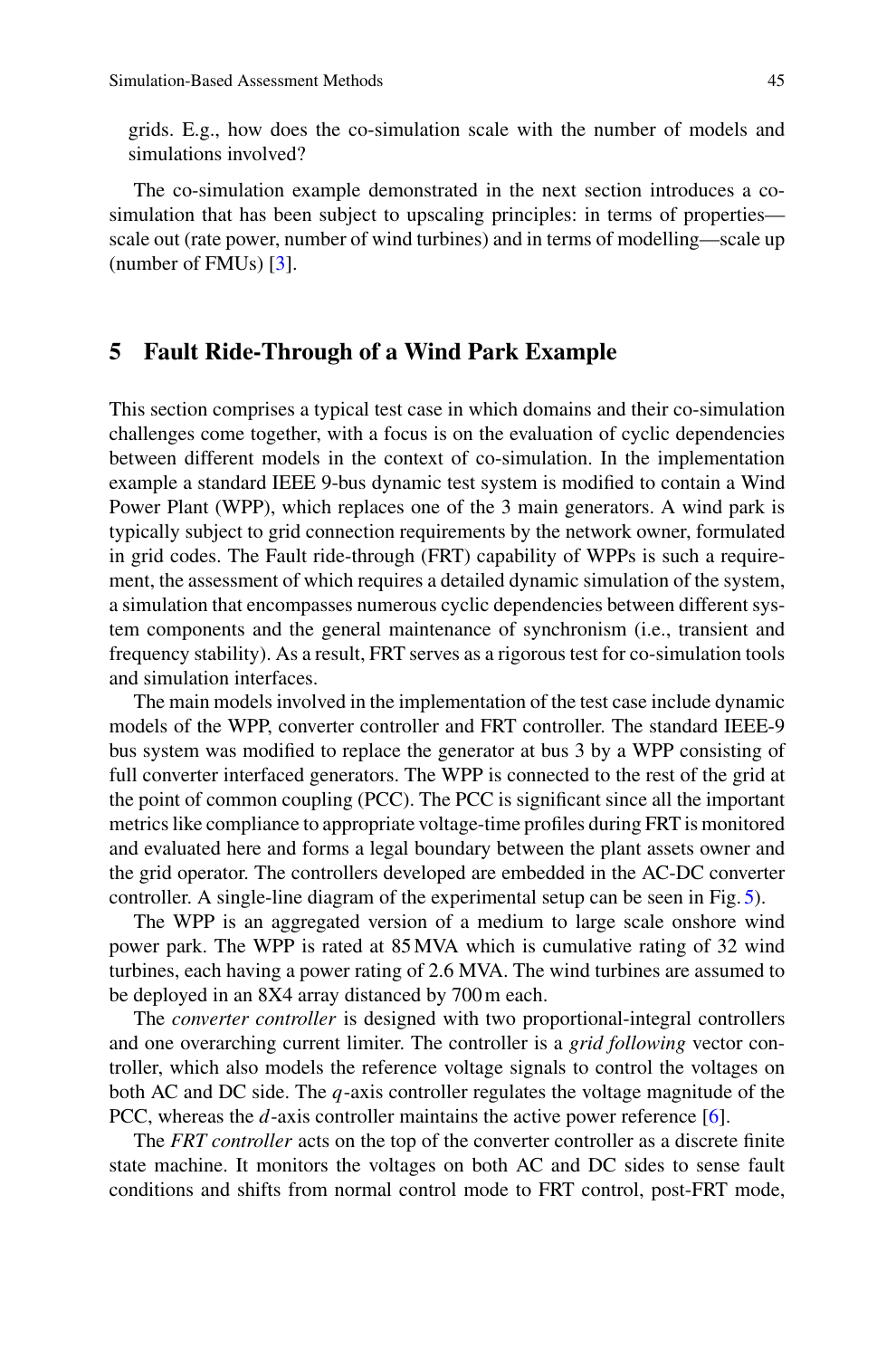

<span id="page-11-0"></span>**Fig. 5** Modified IEEE 9-bus system acting as a test system for co-simulating PowerFactory with Matlab/Simulink using the functional mock-up interface

and back to normal control accordingly. During the FRT mode, the FRT controller increases the reactive current infeed and blocks active power flow to address the voltage dip. In post-FRT mode, the FRT controller sets a maximum ramping rate for restoring the active current reference back to pre-fault conditions.

## *5.1 Experiment Setup and Objectives*

The co-simulation is set up as follows. The AC grid including the wind part array is modelled and simulated in DIgSILENT PowerFactory. Inside PowerFactory, the wind turbine is modelled as a Norton equivalent source, the current injection of which can vary in time and is provided by the parameter event functionality as discussed in Sect. [3.1.1.](#page-5-2) This can be considered as a proxy model of the actual converter dynamics by the converter controller and FRT controllers, which are developed in Simulink and Matlab respectively. During runtime of the co-simulation, all FMUs are synchronised using fixed macro time step-sizes of 10 ms.

A 3-phase short circuit event is simulated to study the FRT capability. The cosimulation is orchestrated by a Python script, which uses the FMI++ toolbox. Eventually the overall system under test is split into three FMUs. The three FMUs being: One FMU for the entire power system model in PowerFactory, one for the FRT controller and one for the converter controller. The arrangement of the FMUs and the co-simulation orchestration by Python and FMI++ is shown in Fig. [6.](#page-12-0)

The simulation itself is centred around the dynamic response of the WPP and the IEEE 9-bus system that is subject to a self-cleared 180 ms 3-phase short circuit starting at  $t = 1$  s (Bus 6 of Fig. [5\)](#page-11-0). The main objective is to study the FRT capability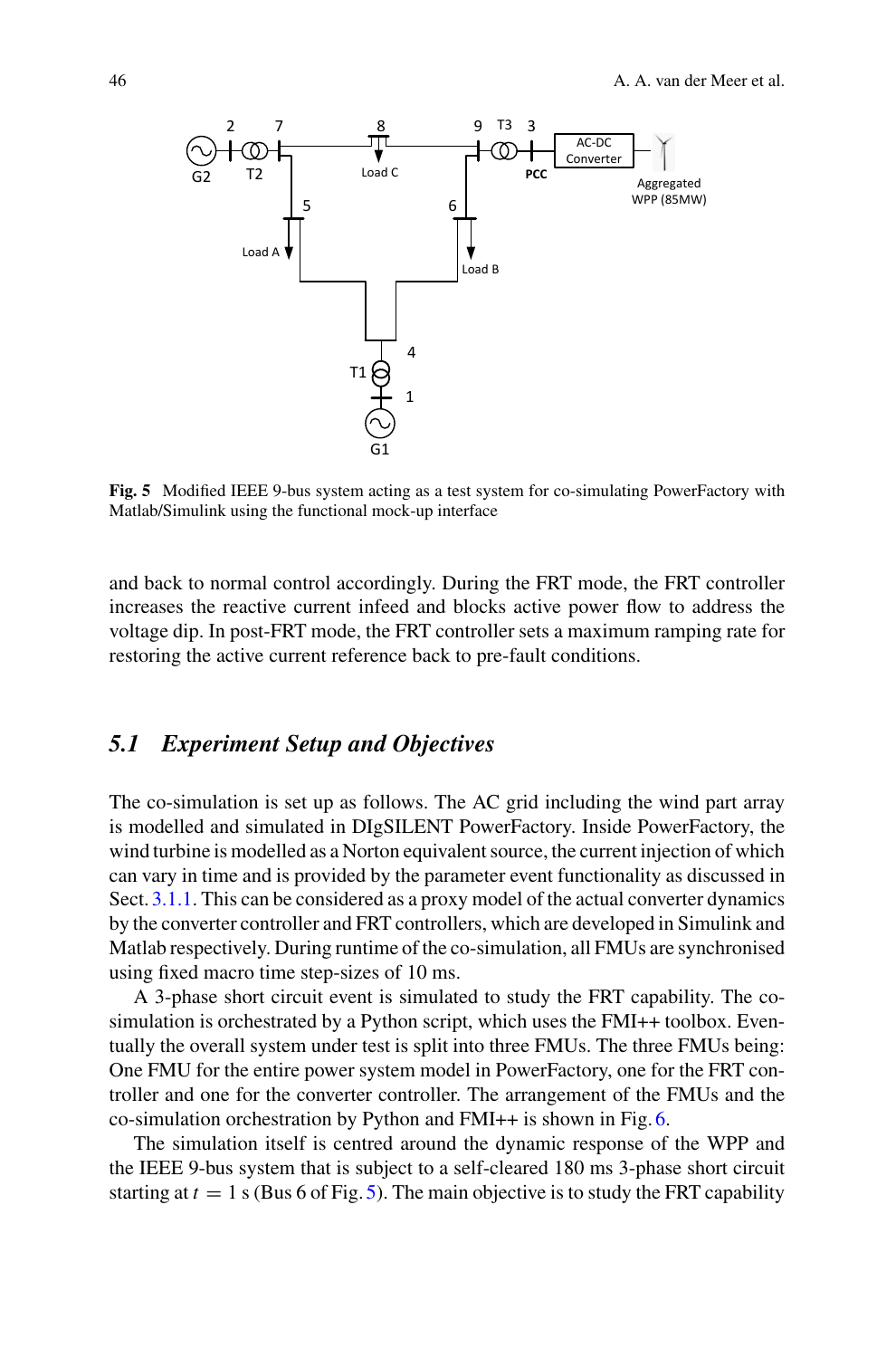<span id="page-12-0"></span>

and reactive power control of the WPP. These ensure that the voltage at the PCC does not dip beyond the FRT voltage versus time profile, and quickly ramp the voltage to pre-fault levels after fault clearance (i.e., grid code compliance). During the event, the WPP shall remain connected to the grid. Adherence to these conditions during the simulations will certify that the co-simulation tools and interfaces have performed at their expected levels. In order to validate the co-simulation, a reference monolithic simulation was conducted in PowerFactory, too, in which standard dynamic models and dedicated DSL for the converter controls have been employed to duplicate the model specification in Matlab/Simulink.

## *5.2 Results*

Figures [7](#page-13-0) and [8](#page-13-1) show the voltage magnitude at the PCC and active power through the PCC respectively. Taking the monolithic (PowerFactory only) simulation as a reference, it can be seen that the voltage sag experienced at the PCC is around 50% of nominal, which, quickly restores after fault clearance and swings back to values around nominal seconds after. This fast restoration is owing to the relatively strong grid as well as the voltage-dependent reactive current injection during the voltage dip. The presence of the active power recovery rate, engaged by the FRT controller, can also be clearly distinguished.

Despite the rather tight coupling between the submodels of the co-simulation, the dynamics around the PCC (red solid line) follow the reference simulation generally well. During fault ignition and clearance, a small discrepancy can be observed, particularly in the voltage magnitude, which can be attributed to the numerical oscillations caused by the serial data exchange protocol (see Fig. [4\)](#page-8-0) that is applied in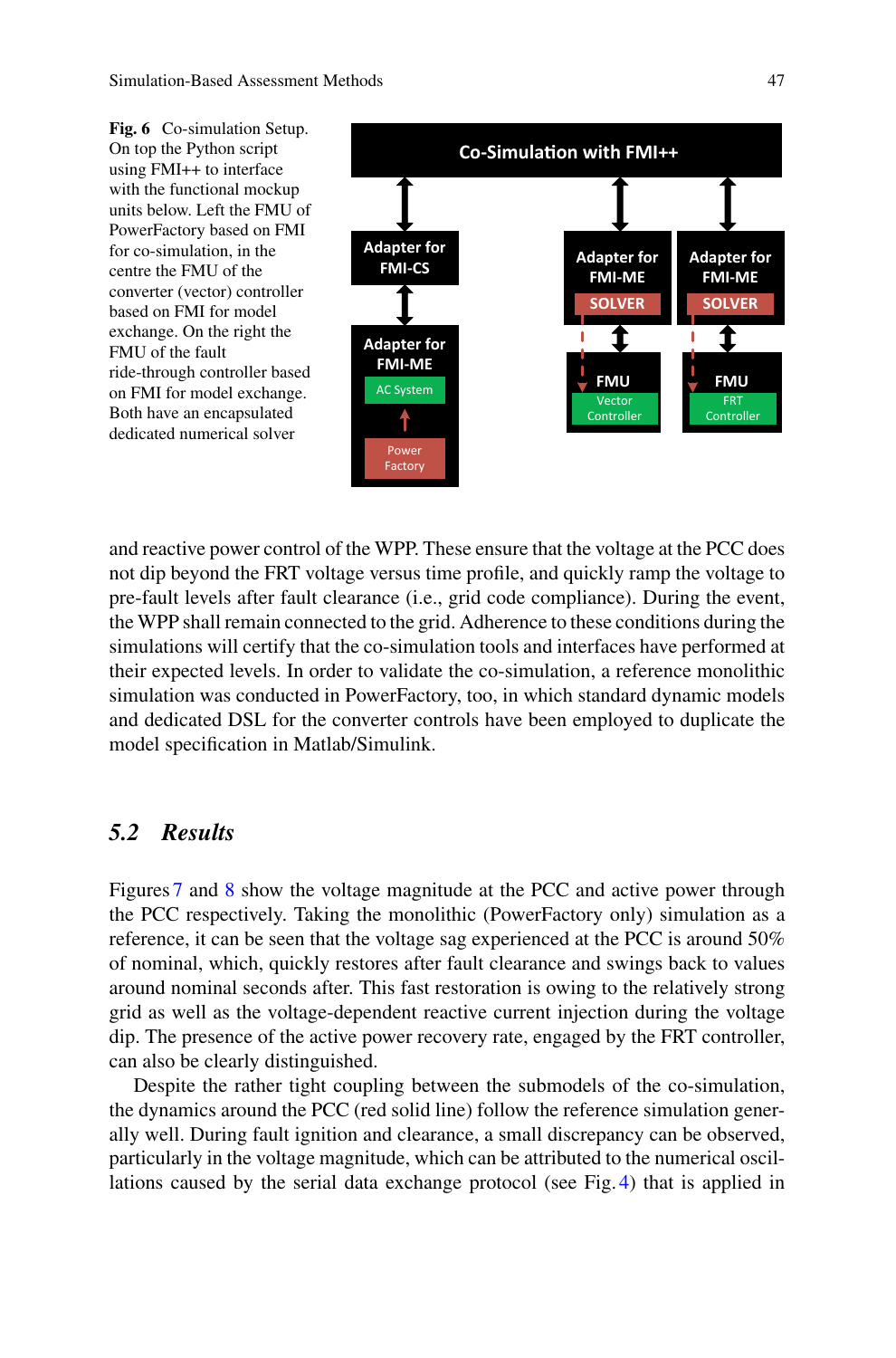

<span id="page-13-0"></span>Fig. 7 Voltage magnitude at PCC, monolithic (red, solid) versus co-simulation (dashed, blue)



<span id="page-13-1"></span>**Fig. 8** WPP output active power, monolithic (red, solid) versus co-simulation (dashed, blue)

the master algorithm. Especially the active power, which can be considered a *flow* variable, traces the monolithic simulation very similarly. This enhances the validity of the co-simulation as a whole.

## **6 Conclusion**

Major advancements in power electronic technology lead to its availability at all voltage levels and a massive deployment of components and systems grid-interfaced though power electronics. This incredibly boosts the controllability of the system as a whole but also introduces coupling of phenomena in the time domain that could normally be addressed separately such as power system stability. Likewise, the digital transformation drastically increased the heterogeneity of the electricity system, transforming it from a purely physical system, showing continuous behaviour, to a cyber-physical system also exhibiting discrete-event behaviour (non-linear, discontinuous).

Simulation bases assessment is a crucial link in the testing and validation chain of such integrated and intelligent energy systems (i.e. analysis, simulation, demon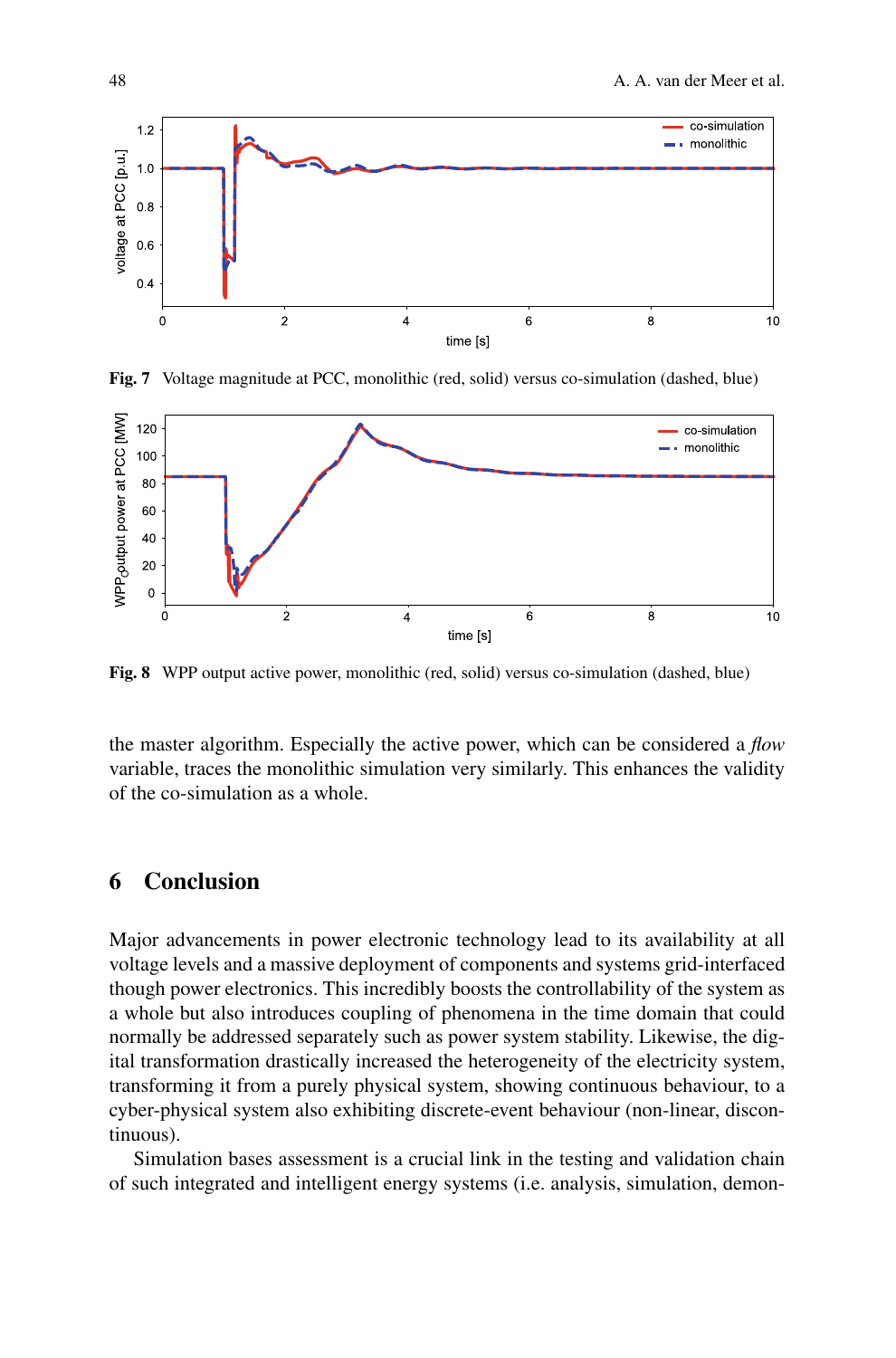stration, roll-out). The heterogeneity of the (sub-)system models, however, shall be captured in the associated simulation tools accordingly. This is challenging as most simulators have been numerically optimised for a well-bounded domain, sometimes over decades. A solution for this challenge has been detailed in this chapter: cosimulation.

Various aspects of (coupling) simulation have been discussed: an overall typology for simulation-based assessment of CPES, the basics of co-simulation, standardised master algorithms and interfaces, and the framework approach adopted in the ERI-Grid project. More specifically, the ERIGrid project achieved the following additions to the state-of-art in terms of co-simulation

- Readiness of the mosaik co-simulation framework for mutually coupled subsystems in the time-domain (i.e., cyclic dependencies);
- Implementation of an FMI++ adapter in PowerFactory (RMS mode) complying with the FMI for co-simulation specification. An application example has been discussed in Sect. 5:
- Development of an FMI++ export package for ns-3 based on FMI for cosimulation;
- Implementation of the FMI++ MATLAB toolbox based on FMI for co-simulation; and
- Proof-of-concept of continuous-time, discrete-event, and mixed simulator coupling;
- Assessment of the scalability of the applied approaches; and
- Application of the holistic testing methodology for simulation-based assessment methods.

Notwithstanding these innovations in terms of applications of co-simulations, the approach is not very suitable for the day-to-day engineer yet. Parameterisation of simulator interfaces, master algorithm configuration, distributed execution, and harmonisation of semantics of the overall simulation are examples that require a lot of manual work and are still subject to technological development. Once this is mature, the benefits are unprecedented: simulation-based assessment of heterogeneous CPES as a service.

## **References**

- <span id="page-14-0"></span>1. IEEE standard for modeling and simulation (m & s) high level architecture (hla)—object model template (omt) specification (2010)
- <span id="page-14-2"></span>2. Barenblatt, G.I.: Scaling. Cambridge University Press, Cambridge (2003)
- <span id="page-14-3"></span>3. Bhandia, R., van der Meer, A.A., Widl, E., Strasser, T.I., et al.: D-JRA2.3 Smart Grid Simulation Environment. Deliverable D8.3, ERIGrid Consortium (2018)
- <span id="page-14-1"></span>4. Blochwitz, T., Otter, M., Akesson, J., Arnold, M., Clauss, C., et al.: Functional mockup interface 2.0: the standard for tool independent exchange of simulation models. In: Proceedings of the 9th International MODELICA Conference, September 3–5, 2012, Munich, Germany, 076, pp. 173–184. Linköping University Electronic Press (2012)